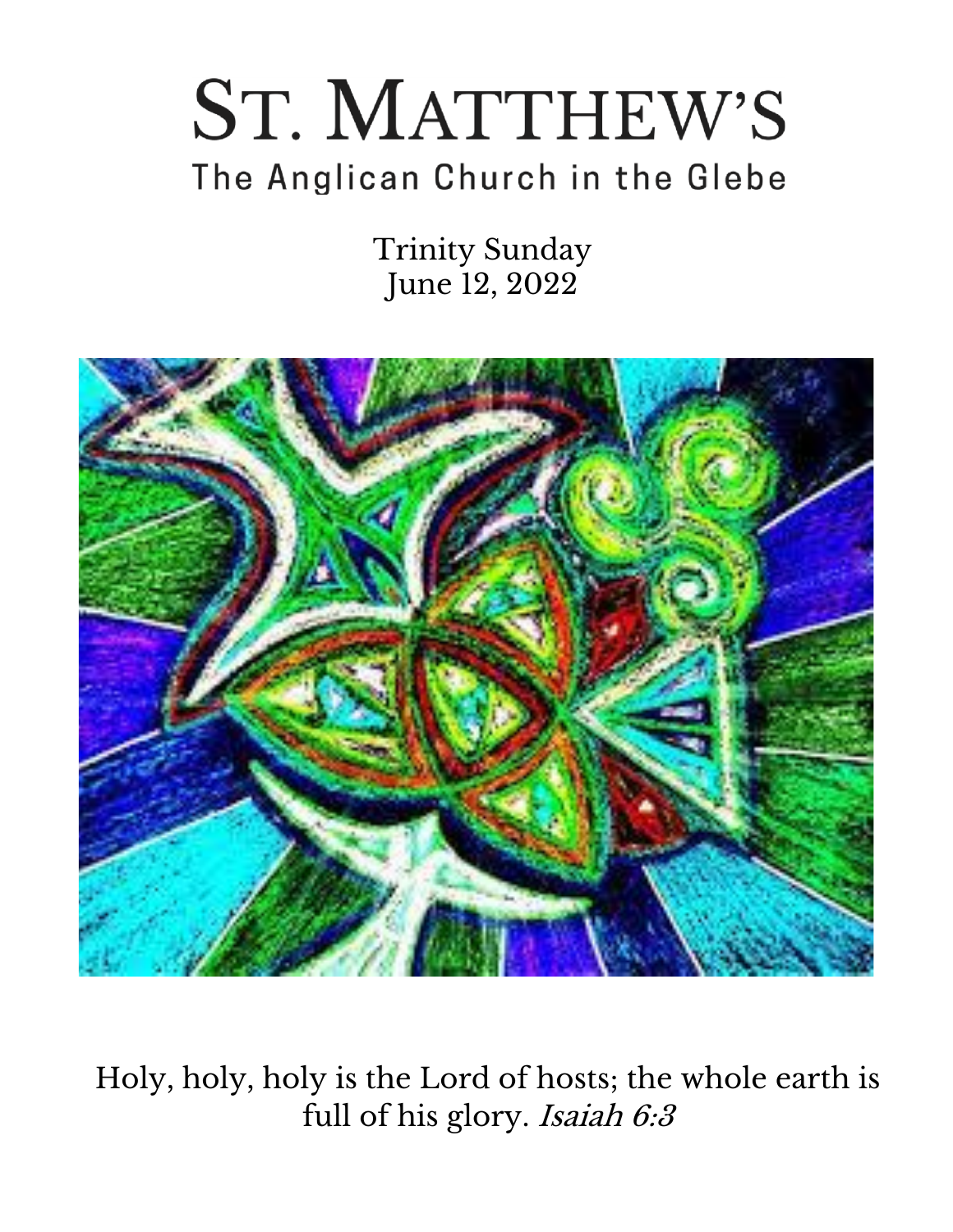# **WELCOME TO ST. MATTHEW'S**

St. Matthew's is a vibrant Christian community that welcomes everyone, embraces inspiring worship and learning and is committed to hospitality and loving service**.**

# **Scripture Readings for Next Week**

1 Kings 19: 1-15a Psalm 42,43 Galatians 3: 23-29 Luke 8: 26-39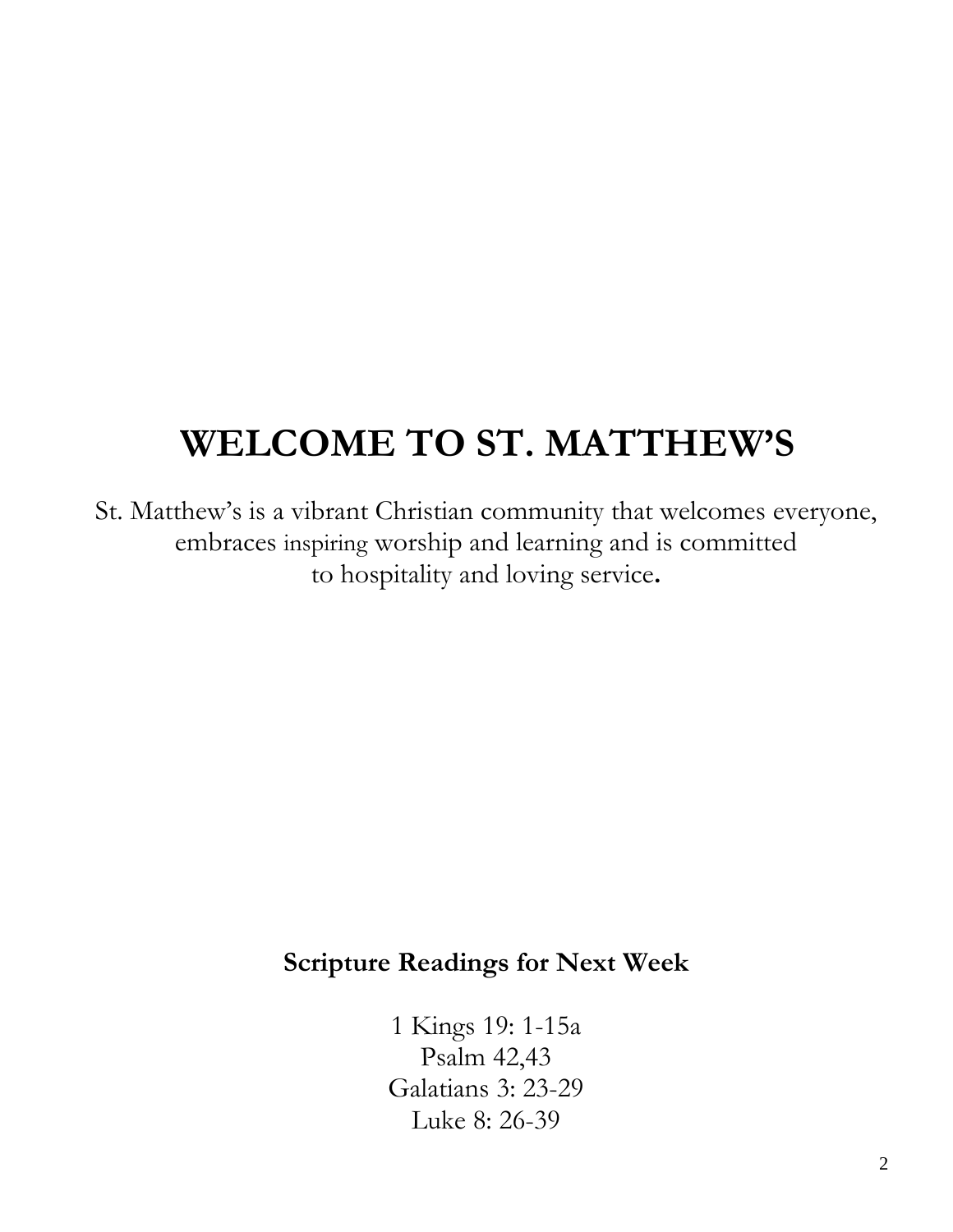# **THE GATHERING OF THE COMMUNITY**

Processional Hymn: 1 Holy, Holy, Holy, Lord God Almighty *Nicaea*

The Gathering of the Community *pg 151*

We worship this morning upon the traditional and unceded territory of the Algonquin Anishnaabeg people. May we live upon this land in peace, truth and love.

Glory to God in the Highest *Dacey*

Collect of the Day

Father, we praise you: through your Word and Holy Spirit you created all things. You reveal your salvation in all the world by sending to us Jesus Christ, the Word made flesh. Through your Holy Spirit you give us a share in your life and love. Fill us with the vision of your glory, that we may always serve and praise you, Father, Son and Holy Spirit, one God, for ever and ever.

# **THE PROCLAMATION OF THE WORD**

### First Reading: Proverbs 8: 1-4, 22-31

Does not wisdom call and understanding raise her voice? On the heights, beside the way, at the crossroads she takes her stand; beside the gates in front of the town, at the entrance of the portals she cries out: "To you, O people, I call, and my cry is to all who live."The LORD created me at the beginning of his work, the first of his acts of long ago.Ages ago I was set up, at the first, before the beginning of the earth. When there were no depths I was brought forth, when there were no springs abounding with water. Before the mountains had been shaped, before the hills, I was brought forth, when he had not yet made earth and fields or the world's first bits of soil. When he established the heavens, I was there; when he drew a circle on the face of the deep,when he made firm the skies above, when he established the fountains of the deep, when he assigned to the sea its limit, so that the waters might not transgress his command, when he marked out the foundations of the earth, then I was beside him, like a master worker, and I was daily his delight, playing before him always, playing in his inhabited world and delighting in the human race.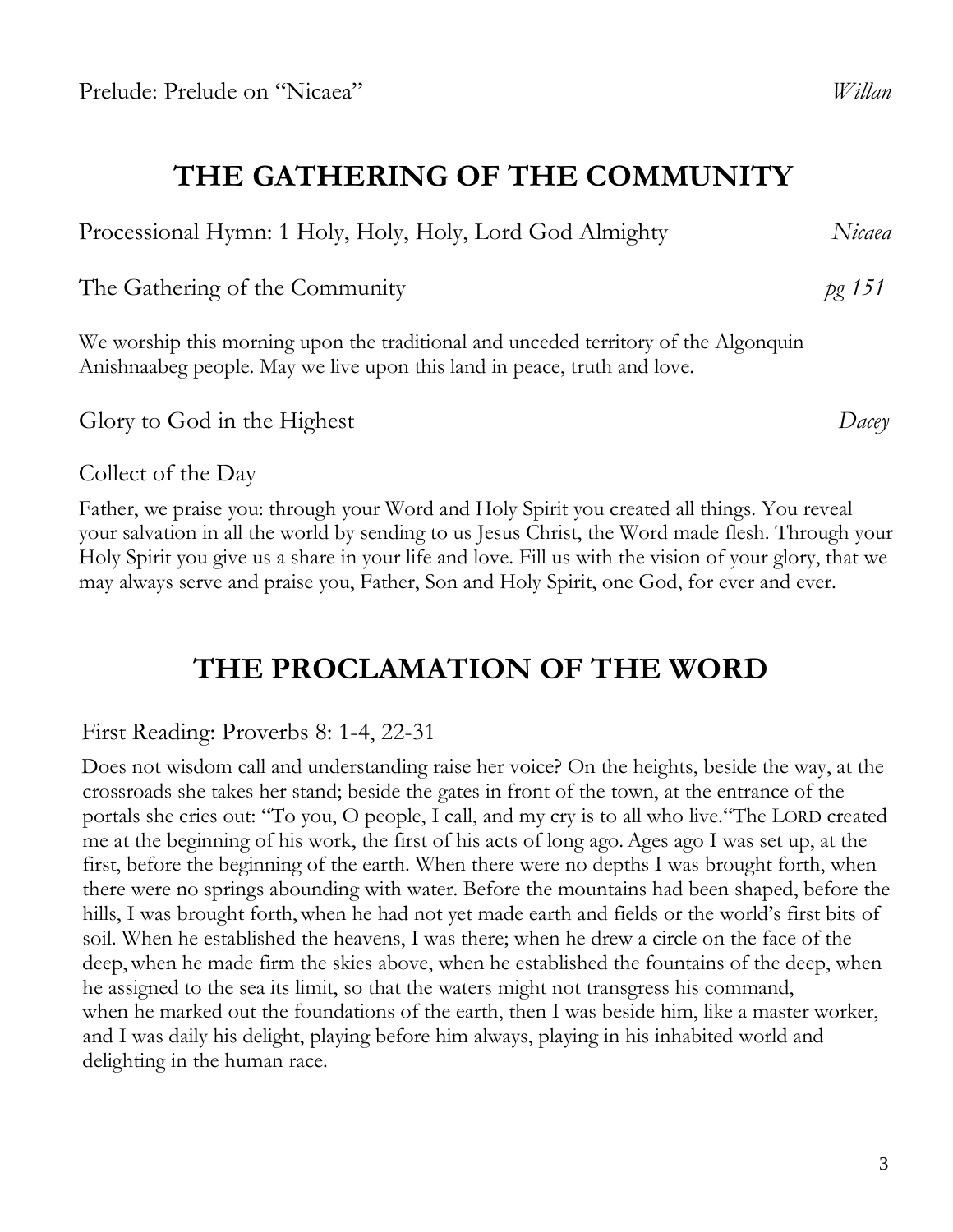O Lord our Governor, how excellent is thy Name in all the world, thou that hast set thy glory above the heavens!

Out of the mouth of very babes and sucklings has thou ordained strength because of thine enemies, that thou mightest still the enemy and the avenger.

When I consider thy heavens, even the work of thy fingers; the moon and the stars, which thou hast ordained;

What is man, that thou art mindful of him, and the son of man, that thou visitest him? Thou hast made him but little lower than the angels and dost crown him with glory and worship.

Thou makest him to have dominion over thy works of thy hands and thou has put all thing in subjection under his feet;

All sheep and oxen; yea and the beasts of the field;

The birds of the air and the fishes of the sea; and whatsoever moveth through the paths of the seas.

O Lord our Governor, how excellent is thy Name in all the world!

### Second Reading: Romans 5: 1-5

Therefore, since we are justified by faith, we have peace with God through our Lord Jesus Christ, through whom we have obtained accessto this grace in which we stand, and we boast in our hope of sharing the glory of God. And not only that, but we also boast in our afflictions, knowing that affliction produces endurance, and endurance produces character, and character produces hope, and hope does not put us to shame, because God's love has been poured into our hearts through the Holy Spirit that has been given to us.

| Gradual Hymn: 256 Yours the Hand That Made Creation | Quem Pastores |
|-----------------------------------------------------|---------------|
|-----------------------------------------------------|---------------|

Gospel Alleluia: 711 *Murray*

## The Gospel: John 16: 12-15

"I still have many things to say to you, but you cannot bear them now. When the Spirit of truth comes, he will guide you into all the truth, for he will not speak on his own but will speak whatever he hears, and he will declare to you the things that are to come. He will glorify me because he will take what is mine and declare it to you. All that the Father has is mine. For this reason I said that he will take what is mine and declare it to you.

Homily: The Reverend Geoff Chapman

| Presentation and Examination of the Candidates | pg 153 |
|------------------------------------------------|--------|
|------------------------------------------------|--------|

Psalm 8 *Henry Lawes*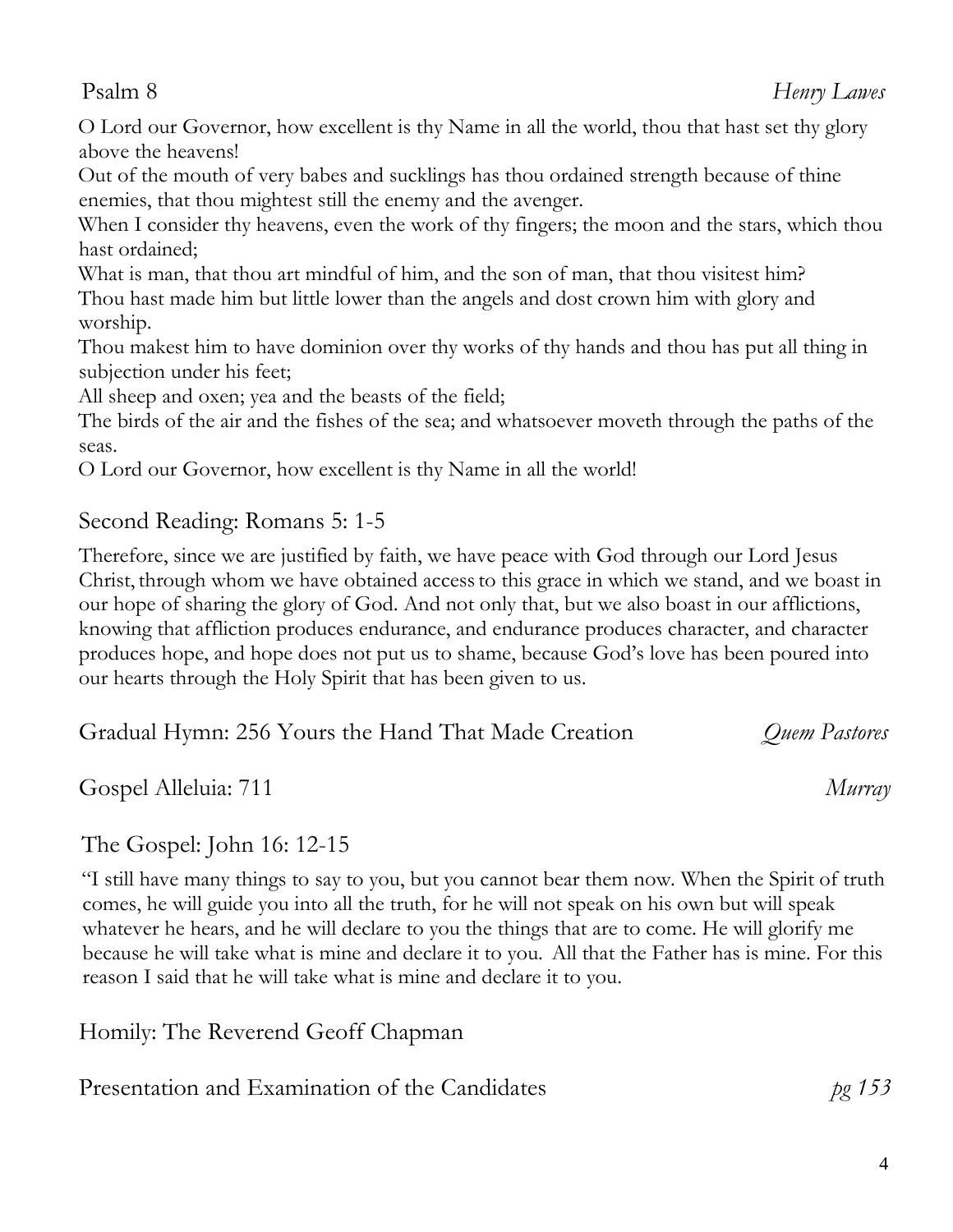| Prayers for the Candidates                                                                                                                                                                       | pg 155                           |
|--------------------------------------------------------------------------------------------------------------------------------------------------------------------------------------------------|----------------------------------|
| Celebration of Baptism                                                                                                                                                                           | pg 156                           |
| The Peace                                                                                                                                                                                        | pg 192                           |
| THE CELEBRATION OF THE EUCHARIST                                                                                                                                                                 |                                  |
| Offertory Hymn: 436 I Bind Unto Myself Today                                                                                                                                                     | <i>St. Patrick's Breastplate</i> |
| The Prayer over the Gifts                                                                                                                                                                        |                                  |
| Living God, receive all we offer you this day. Grant that hearing you word and responding to<br>your Spirit, we may share in your divine life. We ask this in the name of Jesus Christ the Lord. |                                  |
| The Great Thanksgiving <sup>3</sup>                                                                                                                                                              | pg 193-210                       |
| Sanctus/Benedictus (Mass of the Quiet Hour)                                                                                                                                                      | Oldroyd                          |
| The Lord's Prayer 744                                                                                                                                                                            | Rimsky-Korsakov                  |
| The Breaking of the Bread                                                                                                                                                                        | pg 212                           |
| Agnus Dei (Mass of the Quiet Hour)                                                                                                                                                               | Oldroyd                          |
| The Communion                                                                                                                                                                                    | $pg$ 213                         |
| Communion Hymn: 66 And Now, O Father, Mindful of the Love                                                                                                                                        | Unde et Memores                  |
| Motet: Hymn to the Trinity                                                                                                                                                                       | Tchaikovsky                      |
| Prayer after Communion                                                                                                                                                                           |                                  |

Almighty and eternal God, may we who have rece4ived this eucharist worship you in all we do, and proclaim the glory of your majesty. We ask this in the name of Jesus Christ the Lord.

Blessing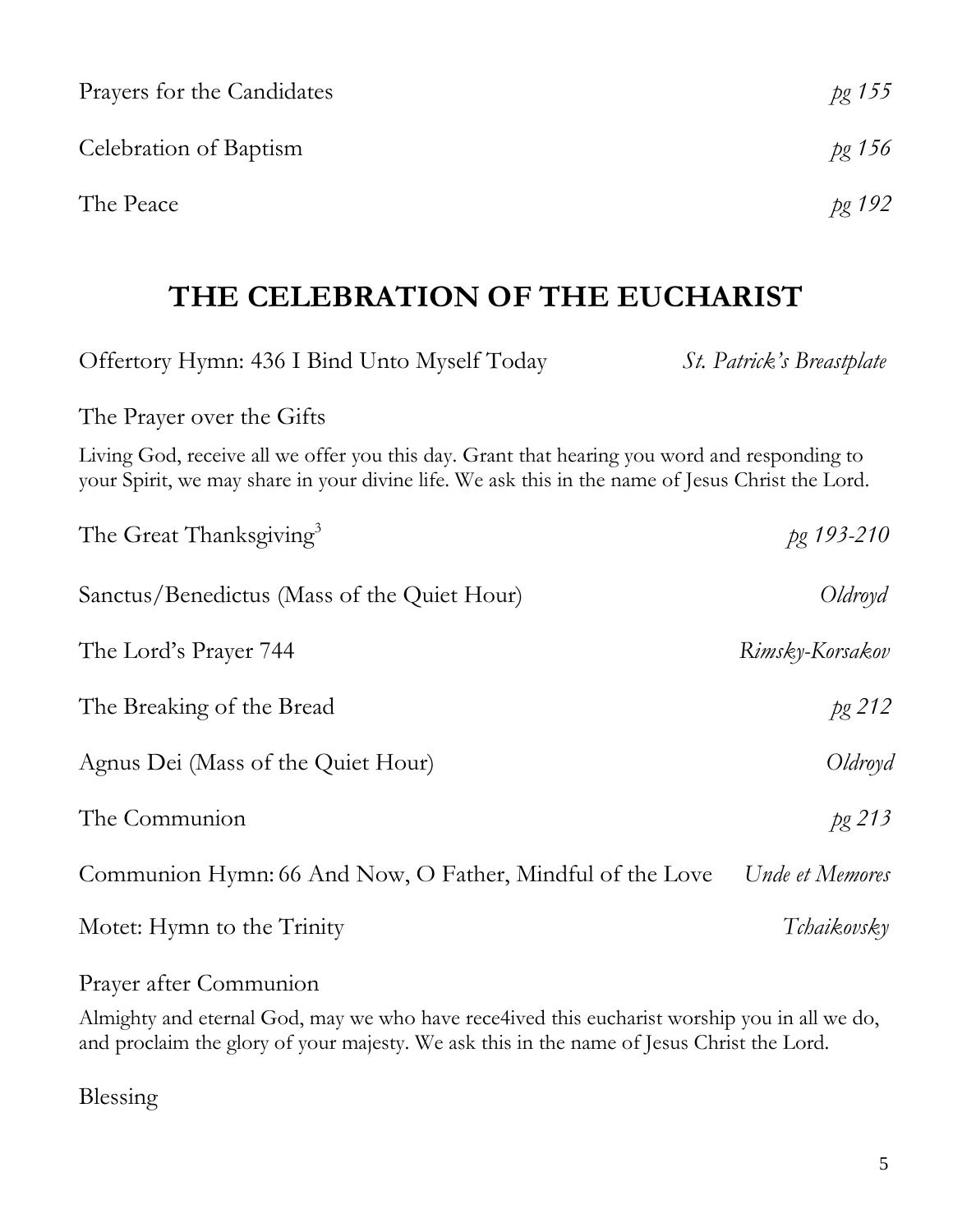| Choir Recognition Sunday: Kirkland Adsett        |              |
|--------------------------------------------------|--------------|
| Anthem: Choristers' Prayer                       | K. Lee Scott |
| Announcements                                    |              |
| Recessional Hymn: 655 Holy Spirit, Ever Dwelling | In Babilone  |
| Dismissal                                        |              |
| Postlude: Rigaudon                               | Campra       |

### **Worship Volunteers**

*8:00am* Celebrant: The Most Reverend Barry Curtis Reader: Leslie Jones Server: Leslie Jones *10:30am* Celebrant: The Reverend Geoff Chapman Greeters: Mary Bodfish and Matthew Gregg Sidesperson: Denis Martel Servers: Cathy Simons and Bruce Miller Readers: Mary Glen and Paul Wefers-Bettink Communion Ministers: Peter Rider and Paul Wefers-Bettink Altar Guild: Jane Oultan, Wendy Pullan, Cathy Simons and Judy Billingsley (flowers) Coffee Hour: Peggy Nankivell and Tom Martin The Rev. Geoff Chapman - 613-234-4024, revgeoffchapman@stmatthewsottawa.ca After hours pastoral emergency: 613-854-0643 Honorary Assistants: The Most Rev. Barry Curtis, The Rev. Canon Jim Beall, The Rev. Katherine (Katie) Tait Director of Music and Organist: Kirkland Adsett (613 234-5482) kirkland.adsett@yahoo.com Parish Administrator: Catherine James McGuinty (613-234-4024) Wardens: Rick Trites, Tom Barnes, Valerie Needham and Sancho Angulo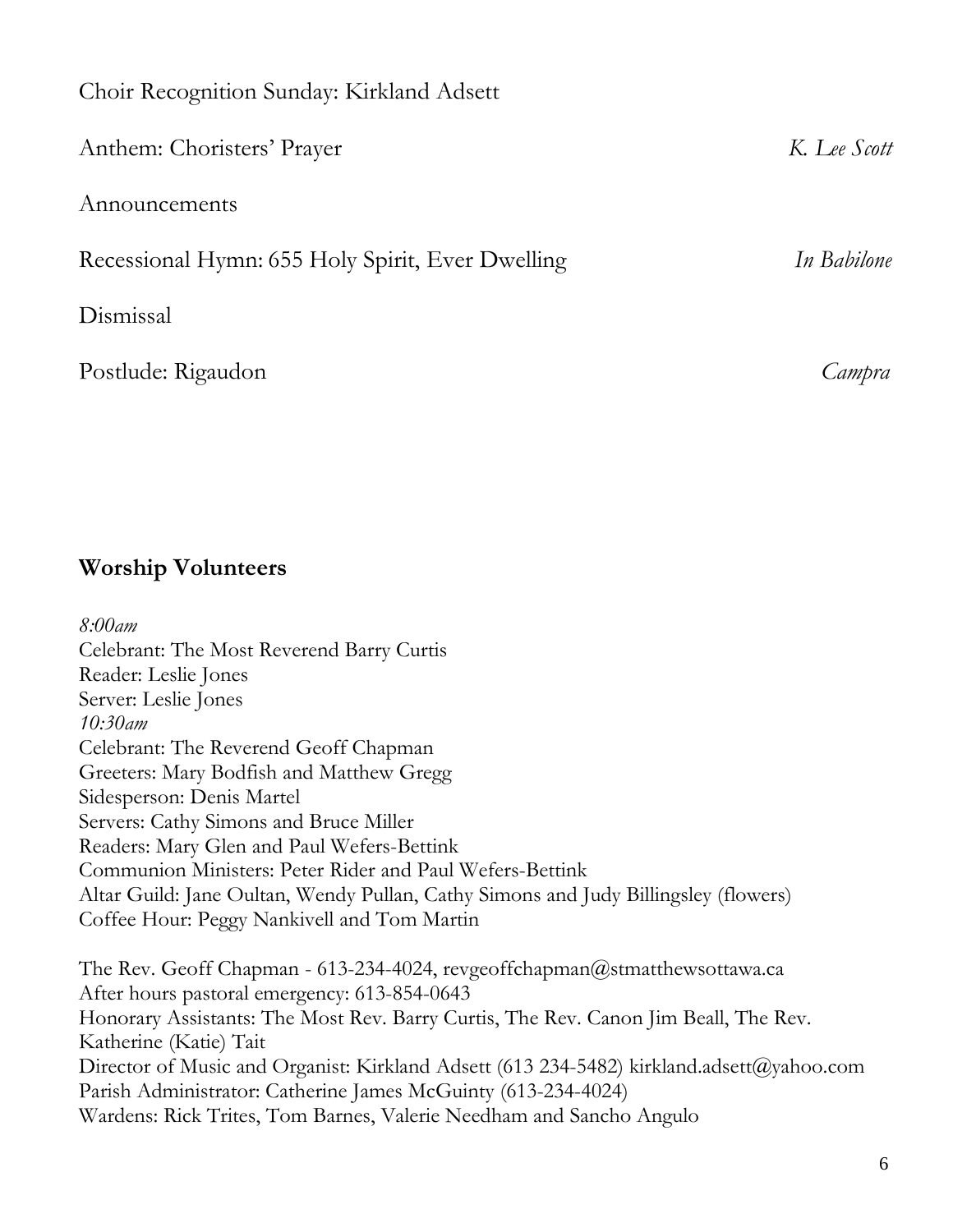### **Announcements**

**New! Shape of Parish Ministry- Invitation to Participate in Proposal Development:** You have been invited to participate in the review of three SPM proposals. Here are the meeting dates and registration information:

- Tuesday, June 28 7 PM St. Paul's, 20 Young Road, Kanata
- Wednesday, June 29 7 PM –St. Helen's, 1234, Prestone Drive, Orleans
- Registration for in-person or by Zoom is required at <https://spmstage3.eventbrite.ca/>
- The deadline to register is June 24, 2022

The parish provided many recommendations on SPM, and we are looking forward to hearing about these proposals. The schedule leading to their consideration at Synod is:

- June 28 and 29: Meetings with Parish Clergy, Lay Members of Synod, and others to offer feedback and guidance on the revised drafts of the three proposals
- 30 Mid-July: Proposals are refined based on feedback and guidance from the meetings
- Mid-July Sept 5: The three refined proposals are shared with Parish Clergy and Lay Members of Synod, with an invitation to provide further feedback and guidance
- September  $6 12$ : The three proposals are further refined and finalized
- September 13: The three finalized proposals are presented to Diocesan Council for approval to bring to Synod 2022 for consideration and debate
- September 14: The three final proposals are posted on the diocesan website
- October  $20 22$ : The three proposals are brought to Synod for adoption

If you have any questions, please contact me, Rick Trites, SPM Co-ordinator. [rickgenannie@bell.net](mailto:rickgenannie@bell.net)

**New! Pulse of the Parish:** The June edition of the Pulse of the Parish is now available at: <https://www.stmatthewsottawa.ca/images/pulse-of-the-parish/Pulse-June-2022.pdf>There are also some copies available at the back of the church.

**Canada Helps June Challenge:** The Great Canadian Giving Challenge is back! All month long, every \$1 donated on CanadaHelps is an automatic chance to WIN \$20,000 for your favorite charity. You might take advantage of this offer to make a special gift to St. Matthew's. https://www.canadahelps.org/en/charities/108084658RR0078-st-matthews-parish/

**Spring into Green:** Pollinator Garden - These days with the catastrophic problems with bee populations, many people are asking what they can do. There are a number of plants that are highly attractive to bees providing nectar (for honey production) and bee pollen to feed the bees during their development. These are generally referred to as Pollinator Gardens. Monarch Butterflies only lay eggs on plants in the milkweed family, so having this one in your garden guarantees not only Monarchs but a host of bees.